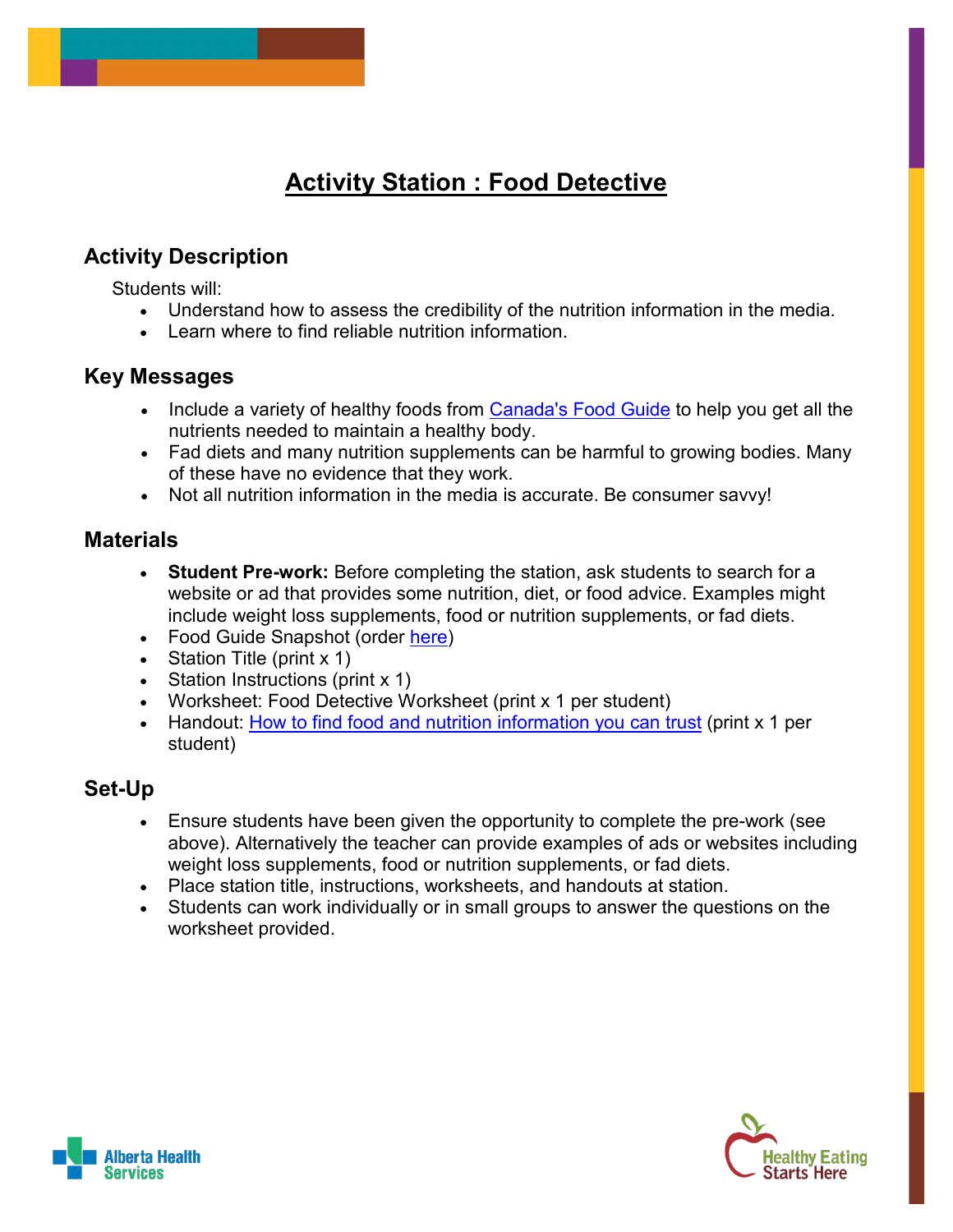*Consider sharing the table below with students to help show the importance of eating a variety of foods.*

| Some Important Nutrients in the Canada's Food Guide Eat Well Plate |                                 |                     |                                |                                         |  |
|--------------------------------------------------------------------|---------------------------------|---------------------|--------------------------------|-----------------------------------------|--|
|                                                                    |                                 |                     | <b>Protein Foods</b>           |                                         |  |
| <b>Key Nutrient</b>                                                | <b>Vegetables</b><br>and Fruits | <b>Whole Grains</b> | <b>Milk</b><br><b>Products</b> | <b>Meat and Plant</b><br><b>Protein</b> |  |
| Protein                                                            |                                 |                     |                                |                                         |  |
| Fat                                                                |                                 |                     |                                |                                         |  |
| Carbohydrate                                                       |                                 |                     |                                |                                         |  |
| Fibre                                                              |                                 |                     |                                |                                         |  |
| Thiamin                                                            |                                 |                     |                                |                                         |  |
| Riboflavin                                                         |                                 |                     |                                |                                         |  |
| <b>Niacin</b>                                                      |                                 |                     |                                |                                         |  |
| Folate                                                             |                                 |                     |                                |                                         |  |
| Vitamin B6                                                         |                                 |                     |                                |                                         |  |
| Vitamin B12                                                        |                                 |                     |                                |                                         |  |
| Vitamin C                                                          |                                 |                     |                                |                                         |  |
| Vitamin A                                                          |                                 |                     |                                |                                         |  |
| <b>Vitamin D</b>                                                   |                                 |                     |                                |                                         |  |
| Calcium                                                            |                                 |                     |                                |                                         |  |
| Iron                                                               |                                 |                     |                                |                                         |  |
| Zinc                                                               |                                 |                     |                                |                                         |  |
| Magnesium                                                          |                                 |                     |                                |                                         |  |
| Potassium                                                          |                                 |                     |                                |                                         |  |

Health Canada, 2007. Table adapted from: [Eating Well with Canada's Food Guide A Resource for Educators and Communicators.](http://hc-sc.gc.ca/fn-an/alt_formats/hpfb-dgpsa/pdf/pubs/res-educat-eng.pdf)

#### **Supplementary Information and Resources**

- [Be Aware of Food Marketing, Canada's Food Guide](https://food-guide.canada.ca/en/healthy-eating-recommendations/marketing-can-influence-your-food-choices/)
- To find credible nutrition information, students could explore these websites:
	-
	- Dietitians of Canada Health Canada
	-
	- Diabetes Canada
	- Alberta Health Services Centre for Science in the Public Interest
		-
	- Canadian Cancer Society Heart and Stroke Foundation



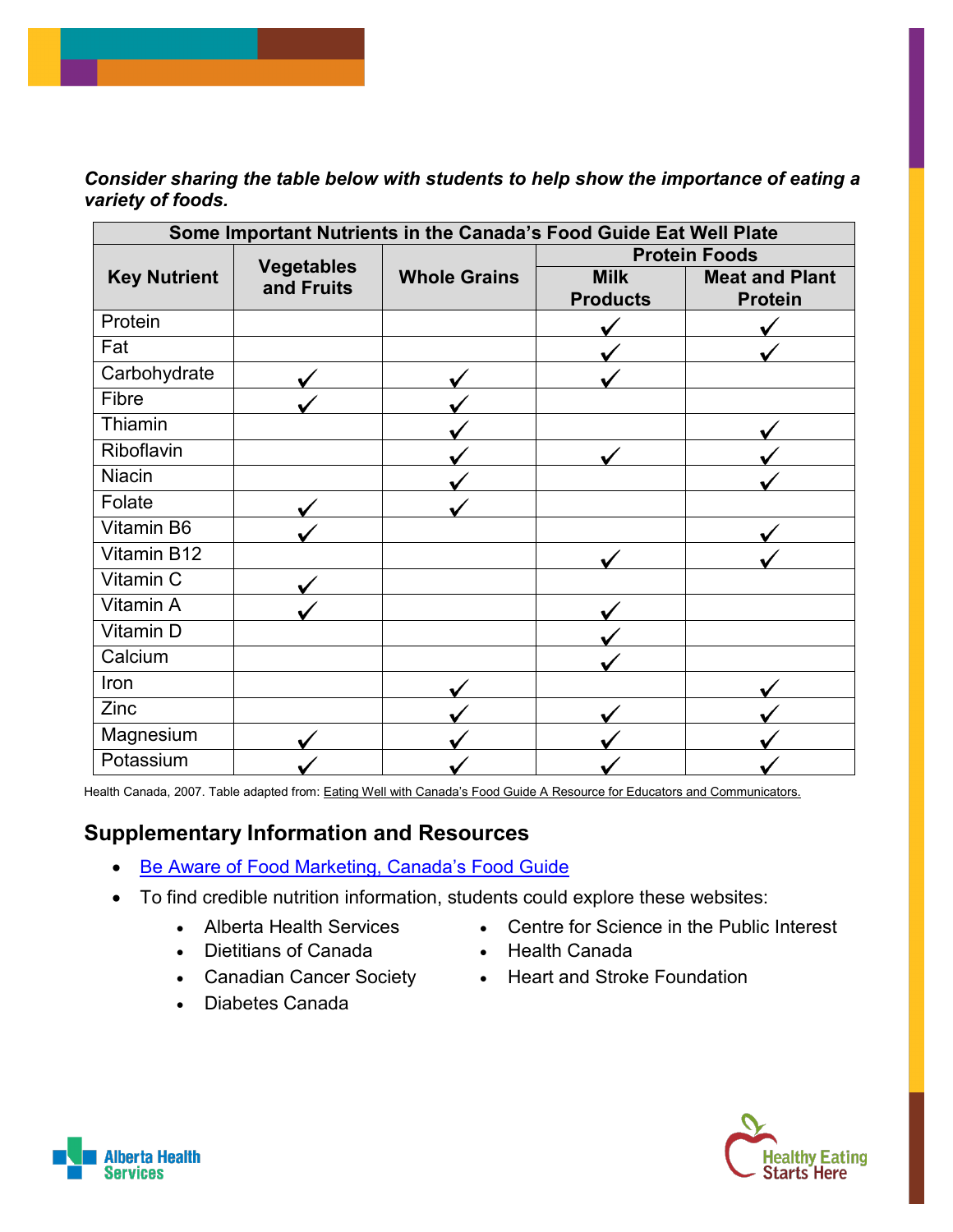# **Activity Station:**

## **Food Detective**



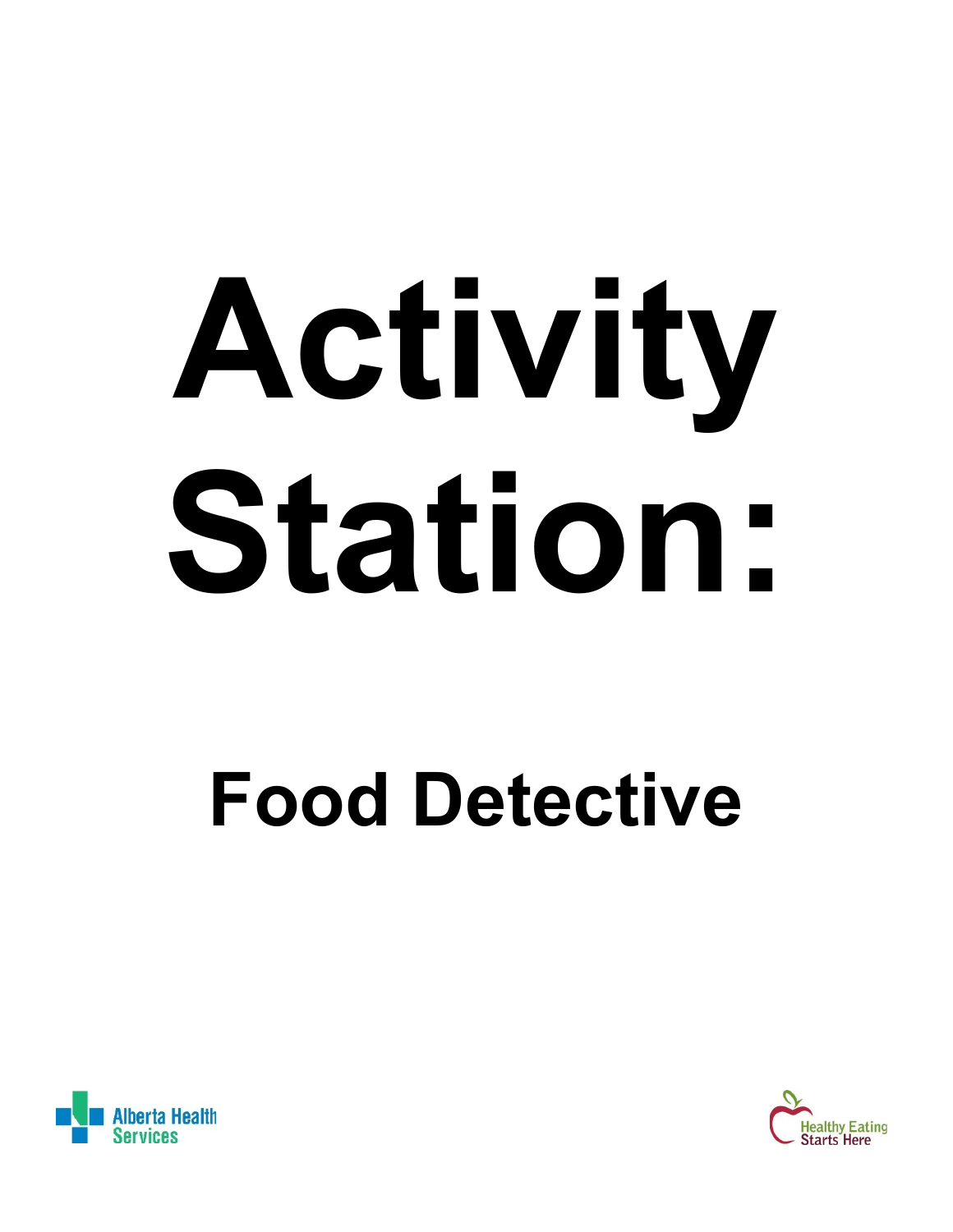### **Activity Station: Food Detective**

Instructions:

- Discuss with your group what type of diet, product, or supplement your advertisement is selling or recommending.
- Complete the questions on the worksheet.